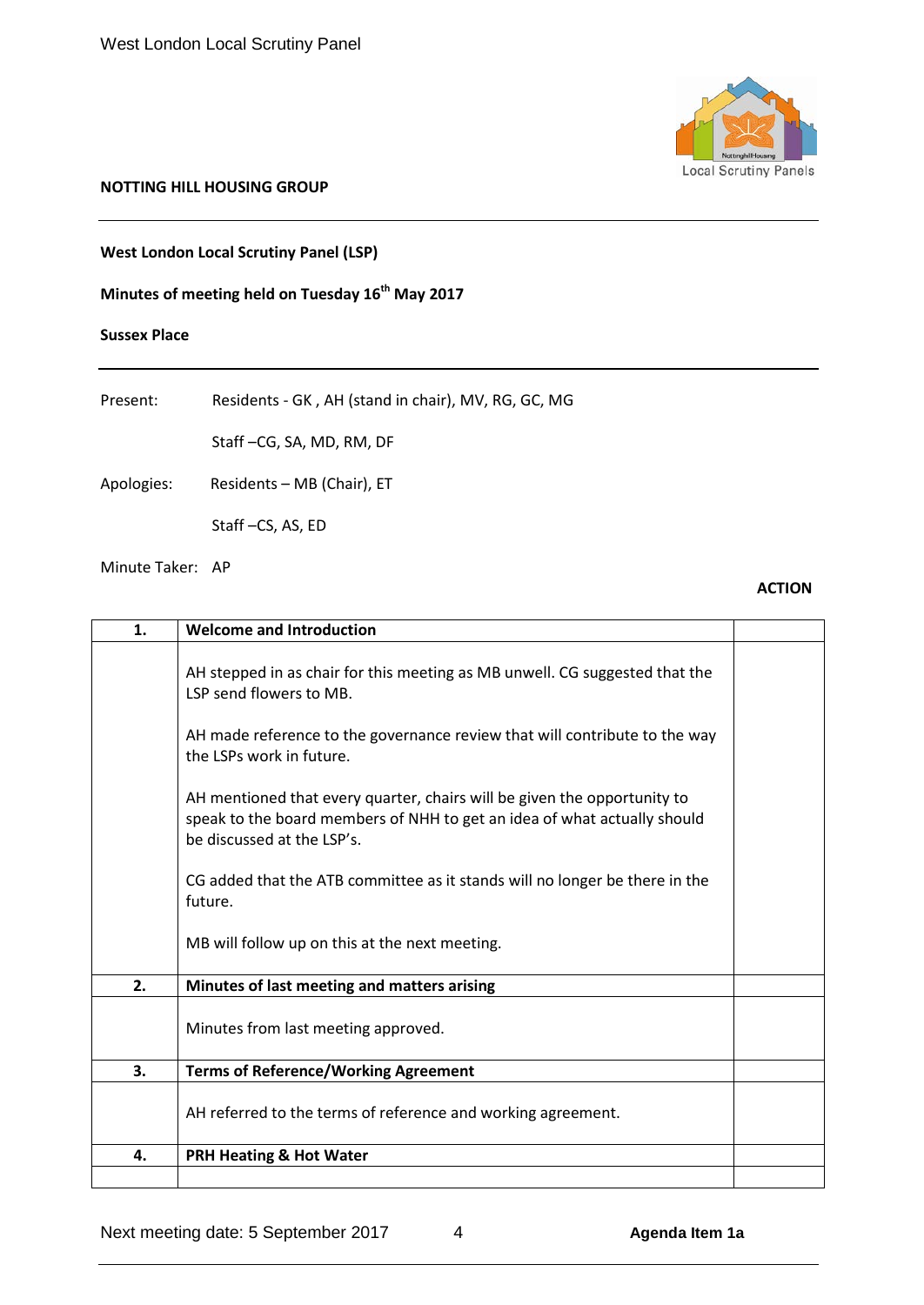|    | This item was deferred until the next meeting.                                                                                                                                                                                                                                                                                                                                                             |  |
|----|------------------------------------------------------------------------------------------------------------------------------------------------------------------------------------------------------------------------------------------------------------------------------------------------------------------------------------------------------------------------------------------------------------|--|
| 5. | <b>NHHO Business Plan Presentation</b>                                                                                                                                                                                                                                                                                                                                                                     |  |
|    | The Business Plan 2017 - 2022 was drafted by ED and presented to the ATB<br>committee.                                                                                                                                                                                                                                                                                                                     |  |
|    | MD gave an update on this to the meeting.                                                                                                                                                                                                                                                                                                                                                                  |  |
|    | NHHO relies more on properties that are sold so that this profit can be fed<br>back into the business by looking at the reduction in grants for the PRH side.<br>This has been difficult Brexit and the new ruling around right to buy, has left<br>some uncertainty in the market which has impacted the sale of properties.<br>Sales department sort opportunities abroad to sell to oversees investors. |  |
|    | MD mentioned that at the end of the last fiscal year; NHHO didn't end with<br>the amount of sales as desired but they were off by around 5 sales.<br>She highlighted that going into the new year the Sales & Marketing team are<br>working together to look at different ways to approach potential buyers,<br>different tailored projects. Without spending too much money to get these<br>things done.  |  |
|    | MD mentioned that there's a new Director of Homeownership; PFR, Head of<br>Sales; JM (Acting) & Head of Leasehold; ED.                                                                                                                                                                                                                                                                                     |  |
|    | MD said that there has previously been issues in feeding back down towards<br>the Development team & Delivery team to make sure that the properties that<br>are bought going forward are the right ones. In recognition of this the<br>business has set up a Difficult Buildings Project Team who meet monthly,<br>they feed back to Delivery & Development.                                               |  |
|    | Individual PMO's are hitting high records in their customer satisfaction results<br>but as a department as a whole, this target wasn't met.                                                                                                                                                                                                                                                                |  |
|    | NHHO are working more on communicating digitally to get news out and so<br>digital noticeboards are being implemented in the communal area which has<br>proved to be beneficial so far. The initial set up cost for this is around £2000.                                                                                                                                                                  |  |
|    | MD mentioned that previously, within the sales team, there was one team<br>who dealt with brand new sales and another team who dealt with re-sales;<br>the two elements are now managed jointly across two teams.                                                                                                                                                                                          |  |
|    | MD made reference to the RAW (Royal Albert Wharf) transition in Beckton,<br>Newham. This is the first NHHO development where there is mixed tenure so<br>there is: PRH, Folio (Market Rent) & Shared Ownership and a managing agent<br>has been appointed to manage on behalf of NHH.<br>The area is under regeneration.                                                                                   |  |
|    | MD implementing longer periods of off-site sales to help schemes like this<br>extended to 12 months which will allow the money to come in and have less<br>voids when the money comes in.                                                                                                                                                                                                                  |  |
|    | RAW is being used as a trial in how defects are managed. A Defects                                                                                                                                                                                                                                                                                                                                         |  |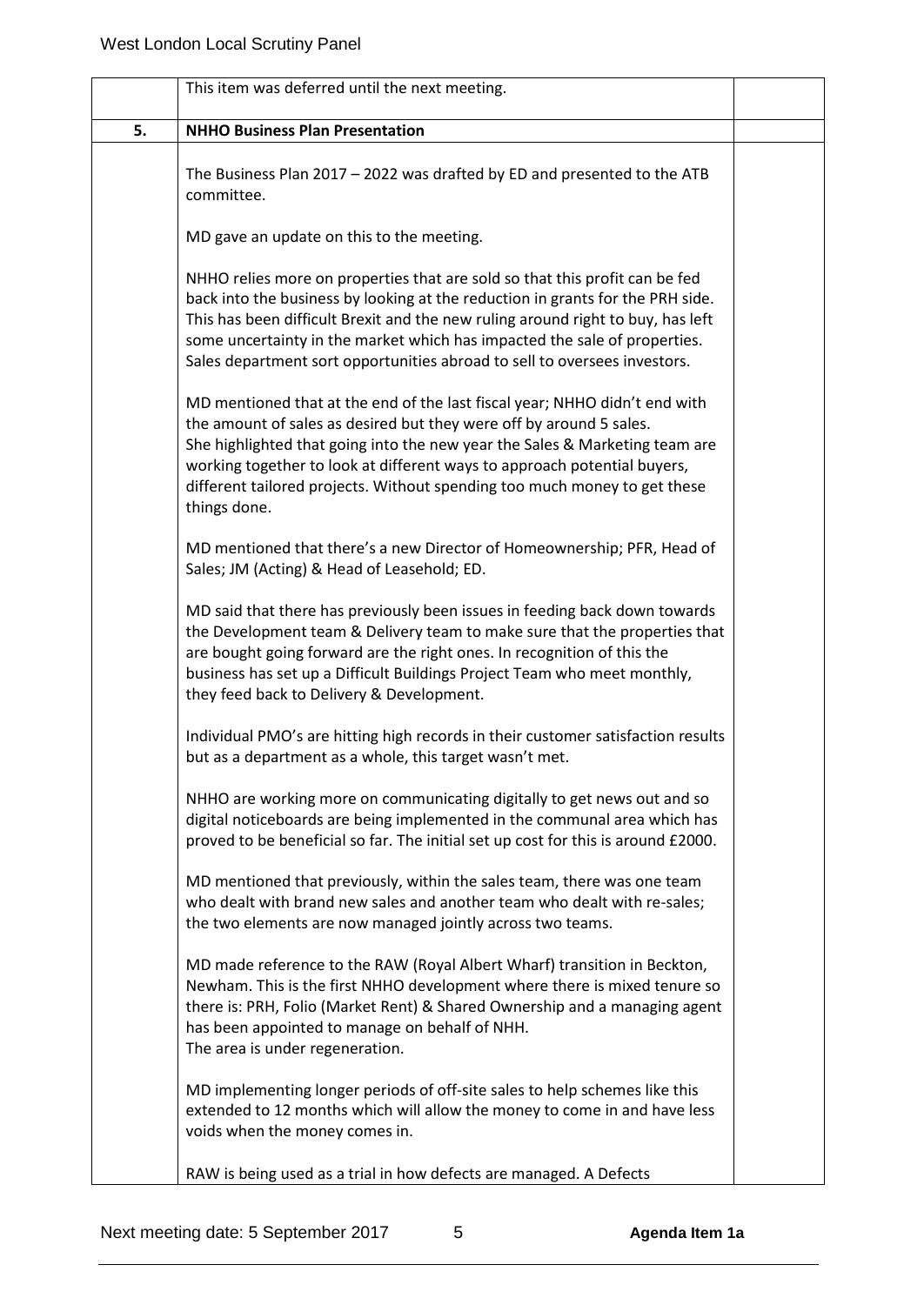|    | Coordinator has been employed in which there is one person to call to report<br>all of your issues to. This means that they will be able to build a relationship<br>with the contractors and customers.                                                                                                                                                                                                                                                                                                                                                                                       |  |
|----|-----------------------------------------------------------------------------------------------------------------------------------------------------------------------------------------------------------------------------------------------------------------------------------------------------------------------------------------------------------------------------------------------------------------------------------------------------------------------------------------------------------------------------------------------------------------------------------------------|--|
|    | MD mentioned that NHHO won an award at the NLC (National Leasehold<br>Conference) for Leasehold Best Service in Practice.                                                                                                                                                                                                                                                                                                                                                                                                                                                                     |  |
|    | MD highlighted that they have a new way of reporting customer satisfaction<br>which is more accurate.                                                                                                                                                                                                                                                                                                                                                                                                                                                                                         |  |
|    | NHHO are prioritising the sales targets for this year and going forward.<br>Improving the moving in experience.<br>Develop a clear vision of the large multi-tenure development.<br>Improving customer satisfaction.<br>Section 106 team will be split into two and which has presented an acting Up<br>position to be recruited internally. There to employ within and that<br>recruitment process will take place by the end of the month. We have also<br>looked at incentives to develop and retain talented staff; empowering high<br>performers and buddying them up with new-starters. |  |
|    | GC made reference to Westgate House and if NHH has learnt from that<br>mistake, trying to avoid it happening again.<br>MD responded that Westgate House is a different setup to RAW as the issue<br>was with how the leases were drafted. With Westgate House, they were<br>given the control of managing the scheme; whereas with RAW, NHH have<br>more control as they've told the managing agent exactly what they do or<br>don't want to be done.                                                                                                                                         |  |
|    | MD made note of the Leasehold Guide which is available online.                                                                                                                                                                                                                                                                                                                                                                                                                                                                                                                                |  |
|    | MD mentioned that customers prefer to have one person to talk to which is<br>in approval of the ATB model.                                                                                                                                                                                                                                                                                                                                                                                                                                                                                    |  |
|    | MD made reference to the managing fee. NHH doesn't cover the costs which<br>they incur of managing these buildings. Smaller blocks who feel like they pay<br>more than others whereas larger estates feel as though they get more value<br>for money.                                                                                                                                                                                                                                                                                                                                         |  |
|    | NHH are subject to OJEU in which we have to go out to tender on big<br>products (e.g. cleaning & gardening is a £12m project) in compliance with the<br>European laws.<br>MD mentioned that the estate management contractors has gone out to<br>tender. An idea about quotes and the front-runners should be available by<br>the next meeting.<br>CH will be asked to give an update on this for the next meeting.                                                                                                                                                                           |  |
|    | AH asked if there was an organisational chart for the restructuring in NHHO.<br>MD will send out a link for the organogram if it is online.                                                                                                                                                                                                                                                                                                                                                                                                                                                   |  |
| 6. | <b>Transfer Changes</b>                                                                                                                                                                                                                                                                                                                                                                                                                                                                                                                                                                       |  |
|    | RM spoke about the changes in NHH lettings strategy for void properties that<br>are not offered to the borough (roughly 200 lets yearly). The proposal is that<br>instead of advertising these vacancies on Locata and giving our tenants                                                                                                                                                                                                                                                                                                                                                     |  |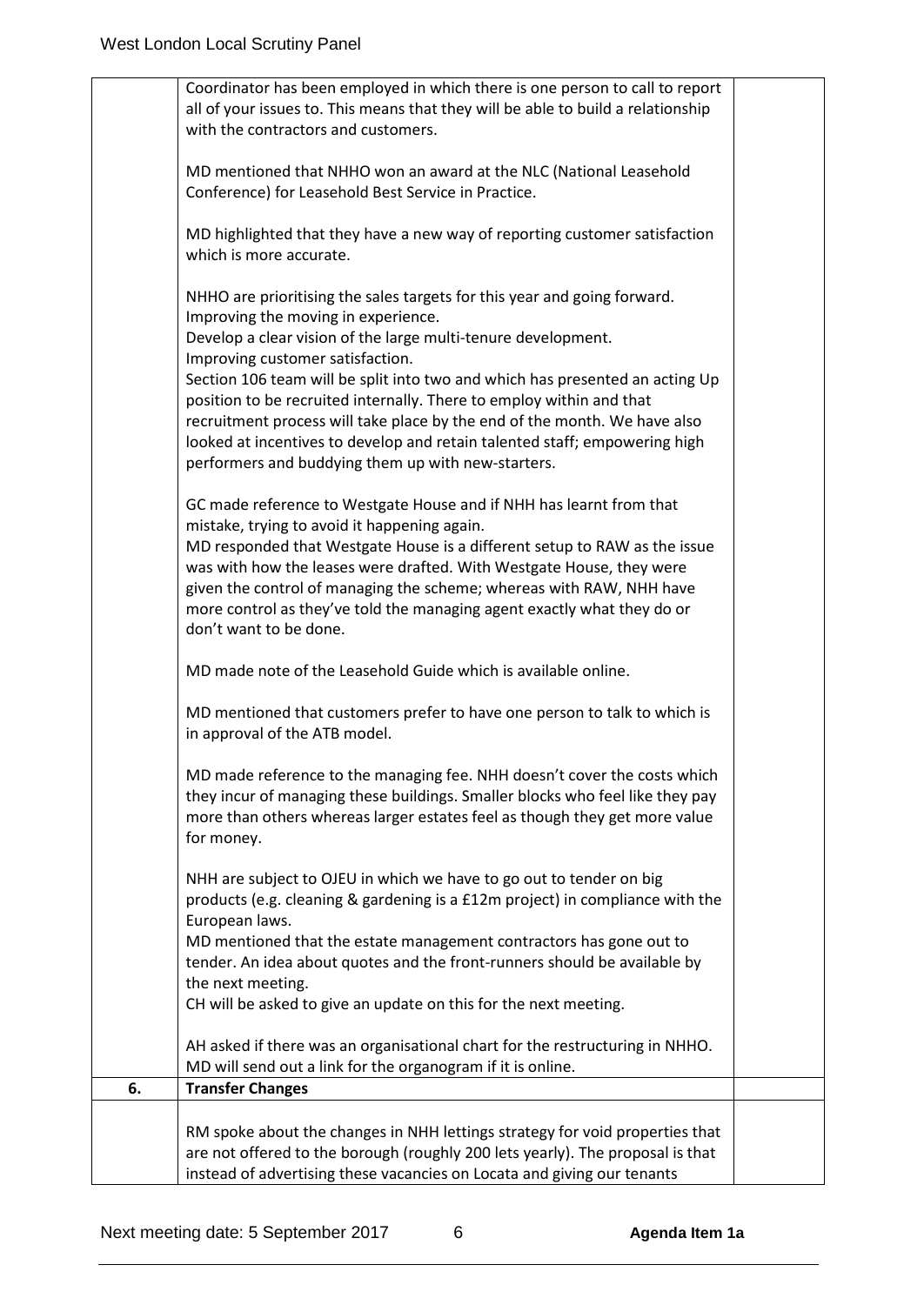priority in bidding for them we will advertise properties more widely on services such as Right Move or Zoopla. Currently we have around 3000 people are on the transfer list. We assess each application and place them into four bands: • A – emergency  $\bullet$  B – urgent • C – need to move  $D$  – no assessed need to move. Last year we were only able to move 5% or 135 of those waiting. This is because demand far exceeds supply. In the PRH Business Plan we said that we planned to move away from the current system and start offering these properties on an external website open to the public. RM covered the following problems with the current system: • the high volume in transfer applications and very low numbers of properties available • tenants can spend more time appealing against their banding rather than bidding on properties or looking for exchanges • there are roughly 717 people in Band A and B (emergency and urgent need to move); 578 of these haven't bid on anything in the last 6 months and 285 of these have never placed a bid • band C is the largest group and they are the ones with the most moves indicating that we are not moving those in most urgent need a dependency in that people were registering for a transfer and not exploring the alternative option of mutual exchanges RM highlighted questions around this change: Who will we let to? If we are letting to external residents, how are we going to determine their housing need? Are we going to still continue to prioritise our own tenants without replicating the banding system? RM explained that we are looking for a new way to evaluate those who in housing need, want to find a quicker way to do so and are considering how much choice we will allow people within that. We may allocate additional resources to help people with exchanges. RM said that there will be a working group and asked if anyone is interested in being part of this. There is likely to be a 2 hour session and we can arrange this at a venue convenient to the attendees. He asked if anybody has any suggestions on how this should work or questions about the proposal. In answer to a question SA explained that those who are overcrowded are in Band C and that Band A and B are for under occupiers and those with emergency and urgent needs. The latter would be those with urgent medical needs or in violence situations including threat to life, racial harassment, abuse, domestic violence etc. RM mentioned that we are trying to shift the responsibility onto the tenant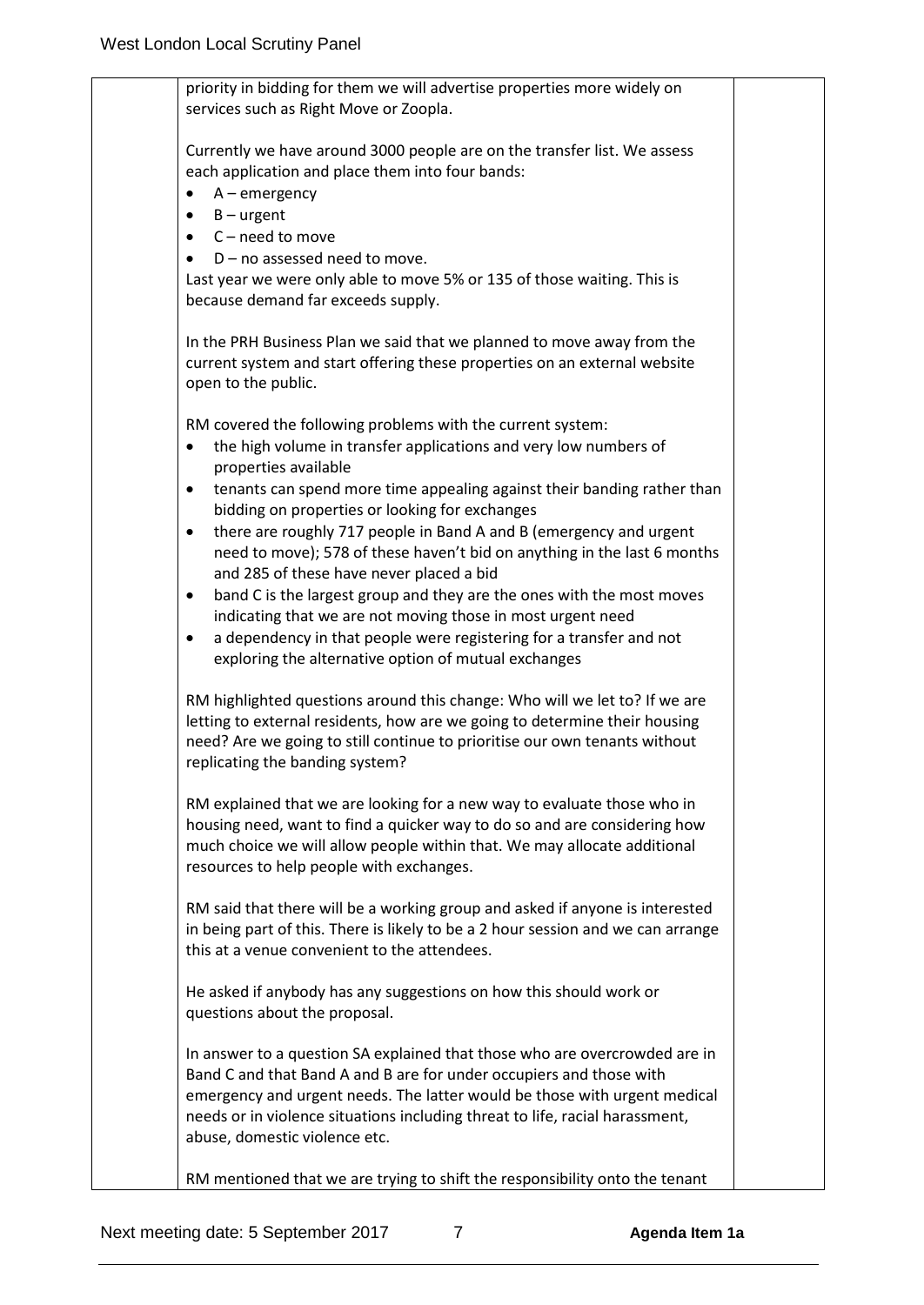|    | to move rather than have them relying on us to transfer them. He said that<br>hard-to-let properties would have a wider audience if we advertise on an<br>external portal.                                         |  |
|----|--------------------------------------------------------------------------------------------------------------------------------------------------------------------------------------------------------------------|--|
|    | RM mentioned that NHH are tied into nomination rights which means that<br>about 75% of our lettings have to be given to the local Borough.                                                                         |  |
|    | CG mentioned that market rent, shared accommodation and other forms of<br>lettings are all accessible online so the proposal would tie in with these other<br>lettings.                                            |  |
|    | AH expressed concerns around fairness - how would that be achieved. Rm<br>said that lettings are likely to be on a first come, first serve basis.                                                                  |  |
|    | GC asked what would be the option for those that want to transfer internally.<br>SA answered that they would no longer be able to internally transfer but<br>rather they would need to consider a mutual exchange. |  |
|    | RM will send an email around letting everybody know details of the working<br>group.                                                                                                                               |  |
| 7. | <b>Performance Reports</b>                                                                                                                                                                                         |  |
|    | SA highlighted that there is a new way of reporting as we are now using a<br>Tableau reports which shows the data in graphs rather than tables as<br>previously done.                                              |  |
|    | <b>PRH</b><br><b>Customer Satisfaction &amp; Service Standards</b>                                                                                                                                                 |  |
|    | Hounslow: 75.9% for the whole year<br>Ealing: 75% for the year                                                                                                                                                     |  |
|    | Agreed that it would be good to include ease of access to Housing Officers in<br>the data for next time.                                                                                                           |  |
|    | <b>Estate Management</b>                                                                                                                                                                                           |  |
|    | Ealing: 96% estate inspections completed<br>CG will be going out for an estate inspection at Drayton Bridge with two local<br>councillors.<br>This is done regularly, throughout the year.                         |  |
|    | Hounslow: 100% estate inspections completed.<br>Feedback: no targets on the graphs.                                                                                                                                |  |
|    | This to be included in the data for the next meeting.                                                                                                                                                              |  |
|    | <b>Rental Income, Collection &amp; Debt Management</b>                                                                                                                                                             |  |
|    | Ealing: Arrears were 7% against a target of 6.6% and rent collected as % of<br>rent due was 100.80% against a target of 101%                                                                                       |  |
|    | Hounslow: Arrears were 5% against a target of 5.13% and rent collected as %                                                                                                                                        |  |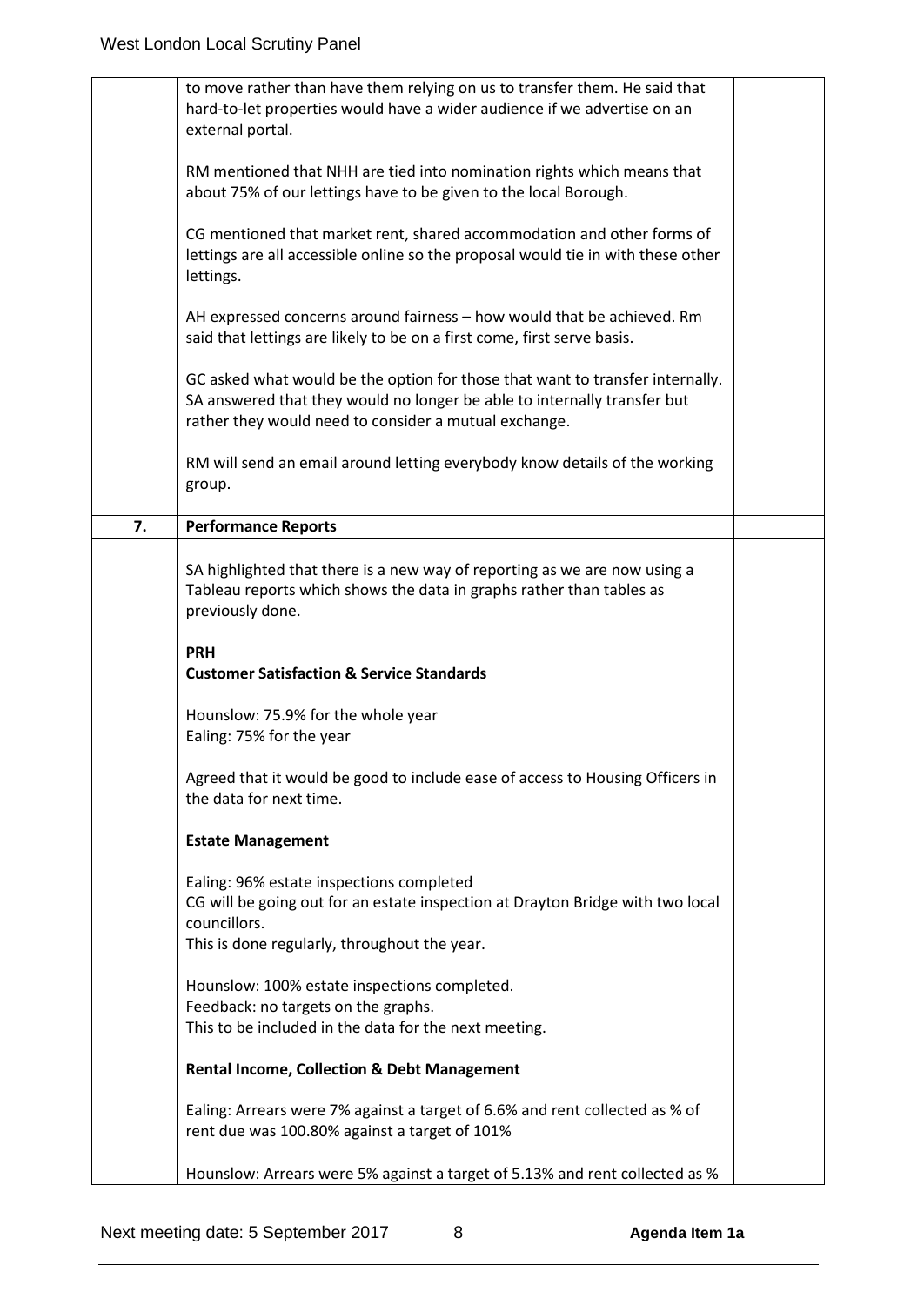| of rent due was 100.54% against a target of 101%                                                                                                                                                                                                                                                                                                                                                                                                                                          |  |
|-------------------------------------------------------------------------------------------------------------------------------------------------------------------------------------------------------------------------------------------------------------------------------------------------------------------------------------------------------------------------------------------------------------------------------------------------------------------------------------------|--|
| SA mentioned that HB pays directly to NHH but people on UC; payment is<br>made to them causing a gap.                                                                                                                                                                                                                                                                                                                                                                                     |  |
| SA highlighted that those who have more than 2 children will not be put onto<br>UC.                                                                                                                                                                                                                                                                                                                                                                                                       |  |
| <b>Empty Properties &amp; Lettings</b>                                                                                                                                                                                                                                                                                                                                                                                                                                                    |  |
| Ealing: 26 days to re-let a standard relet, which was also the average for PRH<br>overall, against a target of 21 days.                                                                                                                                                                                                                                                                                                                                                                   |  |
| CG mentioned that the team have a lot of sheltered properties which are<br>sometimes difficult to let. She is planning an open day at a sheltered scheme<br>(e.g. Sidney Miller Court) to encourage people to look at a sheltered property<br>and to gain an understanding on why these properties have high refusals.                                                                                                                                                                    |  |
| CG also mentioned that a mutual exchange event is planned for the<br>beginning of June.                                                                                                                                                                                                                                                                                                                                                                                                   |  |
| Hounslow: 15 days to re-let a standard void against a target of 21 days.                                                                                                                                                                                                                                                                                                                                                                                                                  |  |
| <b>Repairs</b>                                                                                                                                                                                                                                                                                                                                                                                                                                                                            |  |
| Outer West is second place for repairs completed on time.                                                                                                                                                                                                                                                                                                                                                                                                                                 |  |
| <b>Complaints</b>                                                                                                                                                                                                                                                                                                                                                                                                                                                                         |  |
| Ealing: 93% were responded to in target. Fewer complaints in March. CG<br>mentioned that they are having refresher courses in regards to complaints<br>performance.                                                                                                                                                                                                                                                                                                                       |  |
| Hounslow: 79% were responded to in target.                                                                                                                                                                                                                                                                                                                                                                                                                                                |  |
| Both teams underperforming in stage 2 complaints.                                                                                                                                                                                                                                                                                                                                                                                                                                         |  |
| <b>Anti-Social Behaviour</b><br>Ealing: CG updated the panel on the case of the drug/crack house. Possession<br>was taken and a family has been re-housed in the property.                                                                                                                                                                                                                                                                                                                |  |
| Hounslow: SA updated the panel on the case where there were allegations<br>that the tenant isn't living there and that there has been asb including an<br>assault in the property. We attempted to gain possession on grounds of rent<br>arrears but the tenant reduced her arrears to under 8 weeks so this was not<br>agreed by the court. Arrears then went up and we applied to court again<br>however the tenant counter claimed disrepair. We are taking advice from<br>solicitors. |  |
| SA reported that nuisance in the case of the tenant's son having parties when<br>the mum wasn't there stopped following service of the notice.                                                                                                                                                                                                                                                                                                                                            |  |
|                                                                                                                                                                                                                                                                                                                                                                                                                                                                                           |  |
| SA reported on a new case relating to drug use. Awaiting a report from the<br>police about what they've done so that we know what to do next.                                                                                                                                                                                                                                                                                                                                             |  |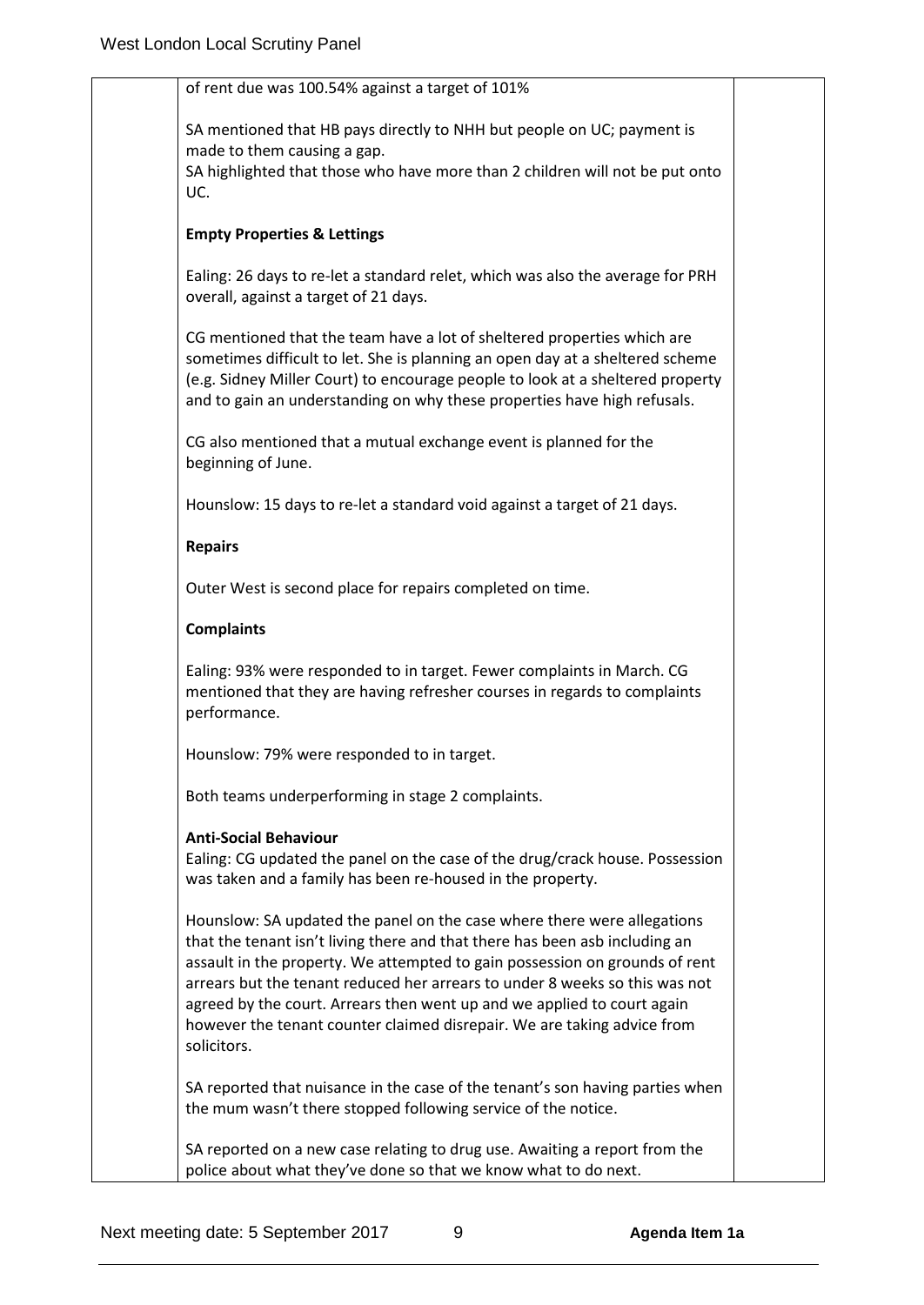|    | Leasehold<br>This item has been deferred until the next meeting.                                                                                                                                                                                                                                                                                                                                                                                                                                                 |  |
|----|------------------------------------------------------------------------------------------------------------------------------------------------------------------------------------------------------------------------------------------------------------------------------------------------------------------------------------------------------------------------------------------------------------------------------------------------------------------------------------------------------------------|--|
| 8. | <b>Complaints Process</b>                                                                                                                                                                                                                                                                                                                                                                                                                                                                                        |  |
|    | DF's presentation is included with these minutes.                                                                                                                                                                                                                                                                                                                                                                                                                                                                |  |
|    | DF highlighted that a complaint is any dissatisfaction with NHH's service. It<br>might be about a repair but it's not the repair itself but how we deal with it<br>that can cause a complaint. It could be failure to respond to an initial enquiry;<br>not being helpful, unclear advice given, policies & procedures are incorrect or<br>deemed to be unfair, unhappy with actions or decisions.                                                                                                               |  |
|    | DF made reference to the complaints procedure:<br>1. A complaint is received<br>2. Quick fix; 24 hours response (i.e. a talk with the tenant/leaseholder)<br>3. Stage 1 complaint (10 working days response target)<br>4. Stage 2 review (15 working days response target)<br>5. Housing OMBUDSMAN Service (9 - 12 months process)                                                                                                                                                                               |  |
|    | Stage 1 Complaint<br>1. Complaint confirmed<br>2. Complaint logged on database<br>3. Complaint directly relating to member of staff? Yes; then team<br>manager investigates issues and a formal response is sent to<br>complainant. No; then HO/PMO deals with & investigates the issues<br>and then a formal response is sent to the complainant.<br>4. Stage 1 complaint is marked as resolved on the database                                                                                                 |  |
|    | <b>Stage 2 Reviews</b><br>1. Stage 2 review confirmed. Database updated<br>2. Review pack compiled by line manager of stage 1 handler. Review pack<br>includes background to the case, timelines, recommendation, salient<br>emails/reports<br>3. Manager contacts independent reviewers with review pack and<br>requests feedback<br>4. Independent reviewers supply feedback to manager<br>5. Manager considers feedback and issues formal response<br>6. Stage 2 review is marked as resolved on the database |  |
|    | DF stated that this information is in the policy which is online.<br>DF mentioned that NHH don't receive any direct complaints on Twitter in<br>which they will deal with on that platform. If so, the communications team<br>will pick this up and direct them to their relative PMO/HO.                                                                                                                                                                                                                        |  |
|    | DF mentioned that the rule of thumb for the stage 2 review is 6 months in<br>which there will be 15 days for that to be dealt with.<br>DF highlighted that if the complainant is not happy with the stage 1 response,<br>then this escalates to a stage 2 review; this is to be dealt with by the same<br>line manager of the stage 1 complaint.                                                                                                                                                                 |  |